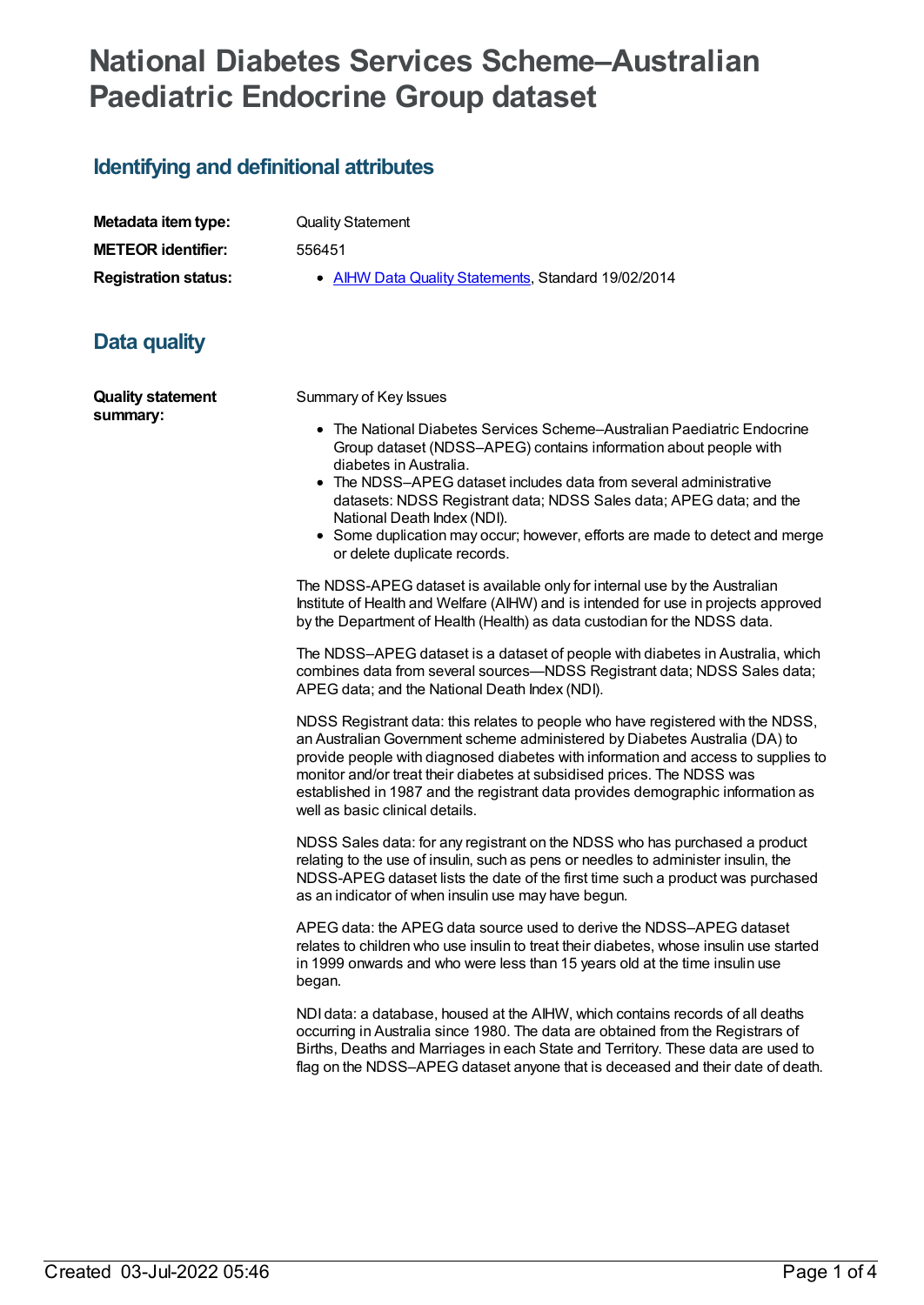| Institutional environment: | The Australian Institute of Health and Welfare (AIHW) is a major national agency set<br>up by the Australian Government under the Australian Institute of Health and<br>Welfare Act 1987 to provide reliable, regular and relevant information and statistics<br>on Australia's health and welfare. It is an independent statutory authority established<br>in 1987, governed by a management Board, and accountable to the Australian<br>Parliament through the Health and Ageing portfolio. |
|----------------------------|-----------------------------------------------------------------------------------------------------------------------------------------------------------------------------------------------------------------------------------------------------------------------------------------------------------------------------------------------------------------------------------------------------------------------------------------------------------------------------------------------|
|                            | The AIHW aims to improve the health and wellbeing of Australians through better<br>health and welfare information and statistics. It collects and reports information on a<br>wide range of topics and issues, ranging from health and welfare expenditure,<br>hospitals, disease and injury, and mental health, to ageing, homelessness,<br>disability and child protection.                                                                                                                 |
|                            | The AIHW also plays a role in developing and maintaining national metadata<br>standards. This work contributes to improving the quality and consistency of<br>national health and welfare statistics. The AIHW works closely with governments<br>and non-government organisations to achieve greater adherence to these<br>standards in administrative data collections to promote national consistency and<br>comparability of data and reporting.                                           |
|                            | One of the main functions of the AIHW is to work with the states and territories to<br>improve the quality of administrative data and, where possible, to compile national<br>datasets based on data from each jurisdiction, to analyse these datasets and<br>disseminate information and statistics.                                                                                                                                                                                         |
|                            | The <b>Australian Institute of Health and Welfare Act 1987</b> , in conjunction with<br>compliance to the <b>Privacy Act 1988</b> , (Cth) ensures that the data collections<br>managed by the AIHW are kept securely and under the strictest conditions with<br>respect to privacy and confidentiality.                                                                                                                                                                                       |
|                            | For further information see the AIHW website http://www.aihw.gov.au/                                                                                                                                                                                                                                                                                                                                                                                                                          |
|                            | The data supplied for the NDSS-APEG dataset are a result of agreements in<br>place to facilitate various contractual arrangements. The two data suppliers are DA<br>and APEG.                                                                                                                                                                                                                                                                                                                 |
|                            | DA is the national body for people at risk of and affected by diabetes: the NDSS is<br>administered by DA.                                                                                                                                                                                                                                                                                                                                                                                    |
|                            | APEG is the professional body which represents those involved in management<br>and research of children with disorders of the endocrine system, including<br>diabetes.                                                                                                                                                                                                                                                                                                                        |
|                            | Ultimately the NDSS-APEG dataset is produced as a precursor to the National<br>(insulin-treated) Diabetes Register (NDR) compiled annually by the AIHW.                                                                                                                                                                                                                                                                                                                                       |
| <b>Timeliness:</b>         | The NDSS-APEG dataset is compiled annually. The most recent dataset, used in<br>creating the NDR 2011, was based on data extracted from the NDSS in<br>September 2012 and APEG data to 31 October 2012.                                                                                                                                                                                                                                                                                       |
| <b>Accessibility:</b>      | The NDSS-APEG dataset is not publicly available for data requests, but used<br>solely for creating the NDR each year and for projects which have been approved<br>for the AIHW by Health as data custodian for the NDSS data.                                                                                                                                                                                                                                                                 |
| Interpretability:          | Information about the NDSS-APEG dataset will be available in any reporting made<br>from this, or subsets of this, dataset by the National (insulin-treated) Diabetes<br>Register team at the AIHW.                                                                                                                                                                                                                                                                                            |
| <b>Relevance:</b>          | The NDSS-APEG dataset includes all persons with diabetes who have registered<br>with the NDSS from 1987 and/or started insulin from 1999 at less than 15 years old<br>and registered with APEG.                                                                                                                                                                                                                                                                                               |
|                            | The NDSS-APEG dataset captures demographic and clinical information including,<br>age; sex; date of birth; postcode of current residence; Indigenous status; country of<br>birth; main language spoken at home; height; weight; type of diabetes; diagnosis<br>date; postcode of residence at time of diagnosis; insulin-using status; and death<br>status.                                                                                                                                   |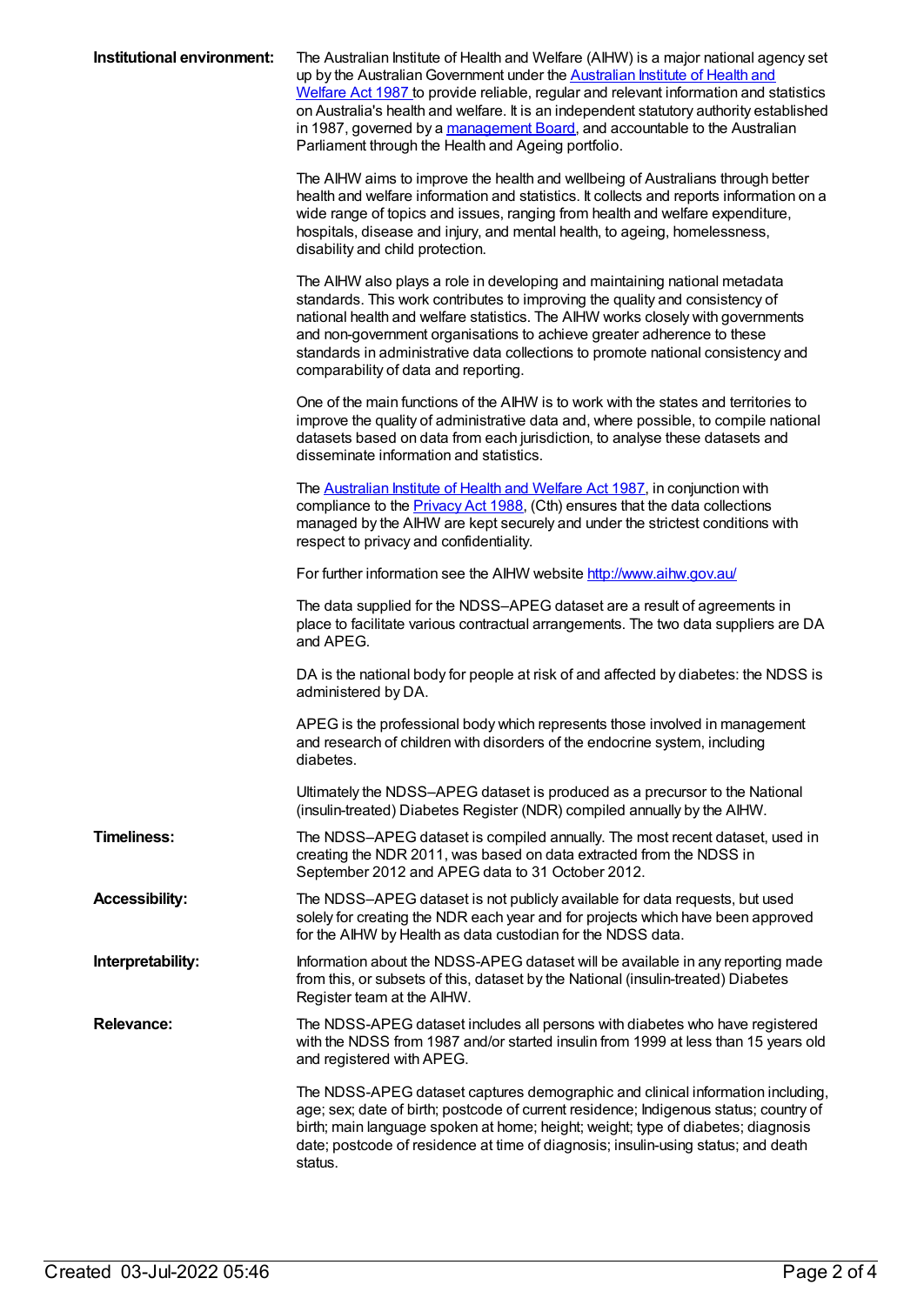**Accuracy:** The NDSS and APEG data are provided to the AIHW in accordance with data specifications outlined in the relevant agreements for data supply.

> Numerous checks are undertaken to reduce the number of duplicate records that can occur through the same person registering multiple times on the NDSS; an APEG registrant moving interstate and being recorded on the register in the new state also; or a person being captured by both the NDSS and APEG.

The NDSS database underwent structural changes in 2003 and 2010. These impacted on the way records were retained in the dataset and should be considered when interpreting trends.

Registration with the NDSS is voluntary. Those who need insulin to treat their diabetes are more likely to register, as the requirement of insulin is a driver to obtain the necessary products to administer it at subsidised prices through the NDSS.

Eligibility for registration, and therefore diagnosis of diabetes, with either the NDSS or APEG is confirmed by a GP, endocrinologist, other specialist or a credentialed diabetes educator.

The NDSS—APEG dataset contains both the reported diabetes type—the type reported by the health professional certifying the diagnosis at registration—and the derived diabetes type, based on quality checks at the AIHW. An algorithm, developed in conjunction with the National Diabetes Data Working Group, determines the plausibility of the reported type of diabetes based on age at diagnosis and, if insulin is used, the period between diagnosis and first insulin use. Those with type 1 diabetes require insulin immediately to treat their diabetes and young people who have started insulin within 1 year of diagnosis are assumed to have type 1 diabetes. Because type 2 diabetes is generally uncommon in very young people, unless confirmed, those less than 10 years old who are reported at registration as having type 2 diabetes are considered to be non-derivable into a diabetes type. Reported gestational diabetes is tested against age criteria also, with an assumption that women need to be of child-bearing age to develop this type of diabetes. Additionally, in all cases where the type of diabetes remains unclear, the derived type is considered to be non-derivable.

While Indigenous status is available for all years, there were changes in the recording of this variable in 2005 for new registrants to the NDSS. Before 2005 the default for no response was non-Indigenous, but from 2005 onwards, the default became not stated. Additionally, Indigenous people may not declare their origin when registering or may not register with the NDSS at all, as diabetes-related products and services can often be obtained through targeted Indigenous programs, particularly in more remote areas.

The NDSS database contains substantial missing information on some variables. This in turn flows through to the NDSS–APEG dataset. In the case of missing information for date variables the AIHW can use proxy variables to ensure the dataset is as complete as possible. For example, where date of diagnosis is not completed, registration date may be assigned instead.

Due to data quality issues, not one but multiple variables are used to derive the insulin using status of those on the NDSS–APEG dataset, potentially overestimating the actual number of people who are using insulin to treat their diabetes. For example, at the time of registering on the NDSS, people are often specified as insulin users to eradicate the need for later substantiation should they need to use insulin in future. Therefore from the data provided at registration alone it is not possible to determine who is and who is not actually using insulin, and other information is used in conjunction with this, such as evidence of purchasing insulin products.